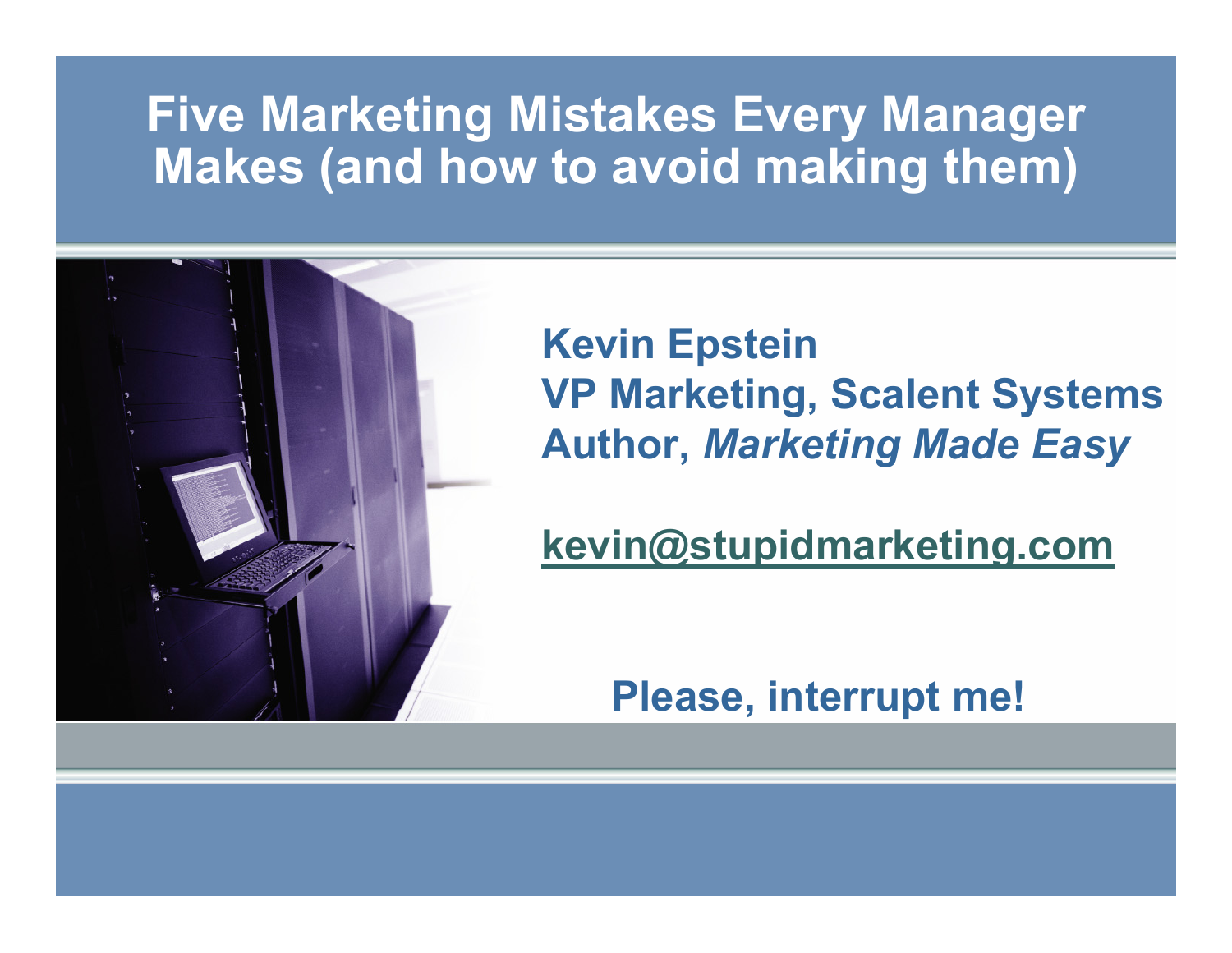- Marketer, Author, Entrepreneur, Consultant
	- –Built lawn-care, T-shirt, appliance sales business before finishing college and coming out to CA
	- –Buy my book, or write your own (but read the contract first)
- Tech Geek

Love gadgets. Undergrad in Nuclear Physics.

- Bad at timing stock sales
	- $-$  Don't ask me when to buy or sell. Really.
- Good at Marketing?
	- Made lots of mistakes, learned from them…
	- –You be the judge!

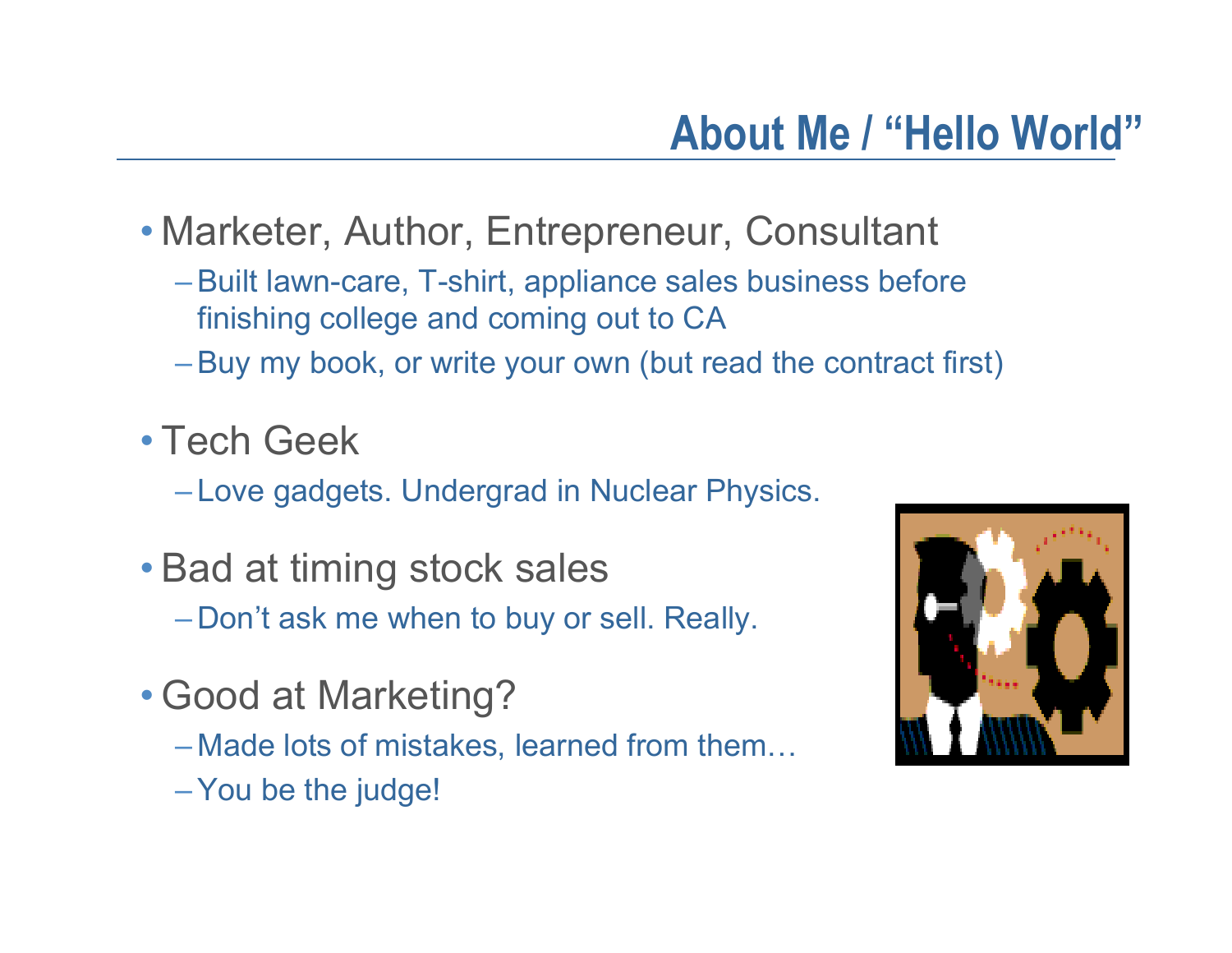#### **Shameless Self-Promotional Slide…**

- Buy my book
	- –Tonight, personalized
	- http://buynow.stupidmarketing.com
	- Chris Shipley (DEMO) recommends it…
- Take my Stanford course
	- –Stanford Continuing Studies Dept.
	- 5 weeks, 1 night per week
	- Meet fun people, work in teams, network
	- http://continuingstudies.stanford.edu/cours e/department.asp#Business

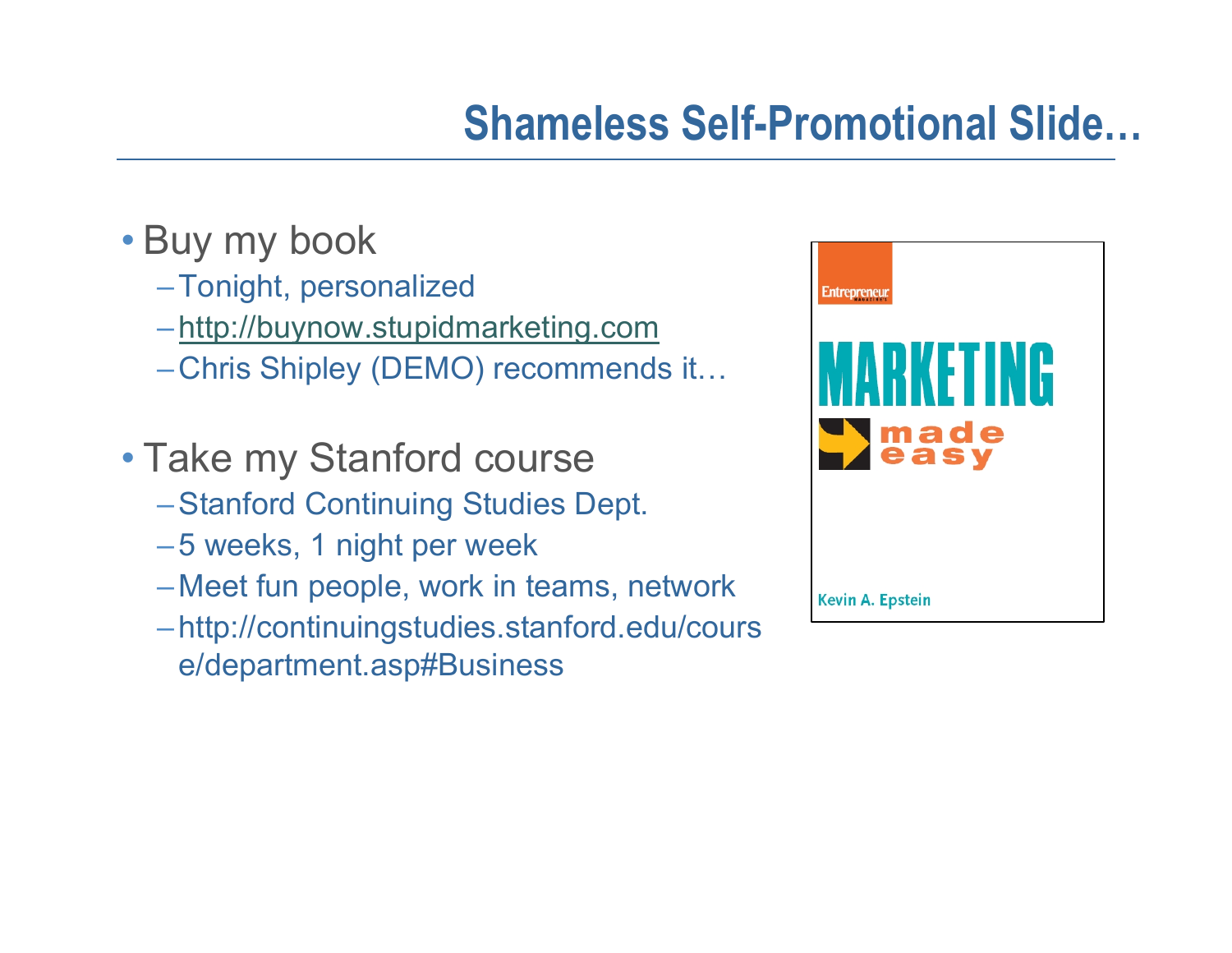

- Enterprise Software Startup –Yes, masochistic.
- Dead, Bare Metal to Live, Connected Servers… in Five Minutes or Less!
	- Make any server-class machine run any software stack with any network IP and any storage connection, in boot-time
- You hadn't heard of VMware, either, 5 years ago
	- –Skate to where the puck is *going* to be...
		- …but let's talk about Marketing!

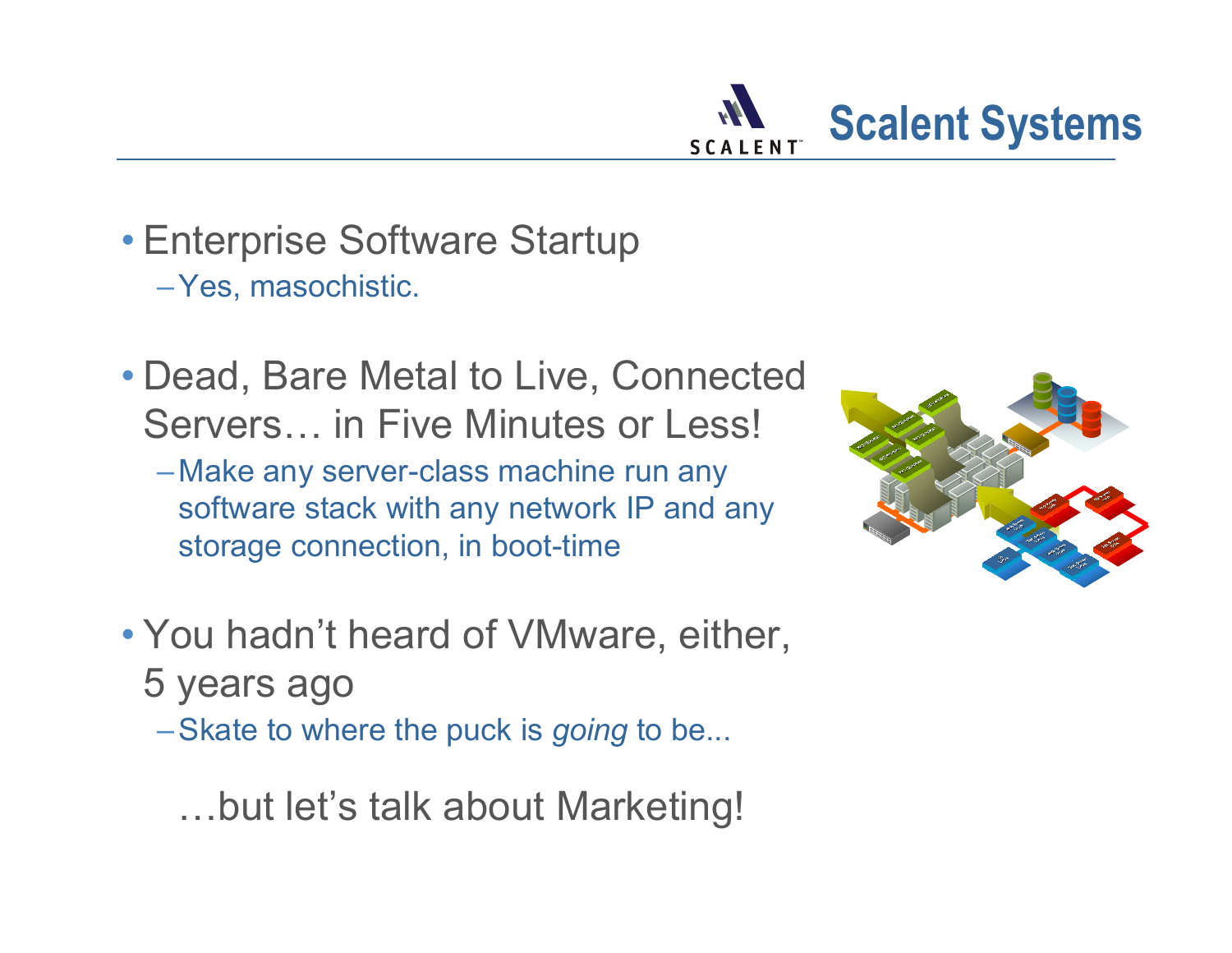# **Five Marketing Mistakes Every Manager Makes (and**

#### **how to avoid 'em)**

- Betting On the Big Event –Gambling Instead Of Planning
- Depending on Others –Outsourcing the Wrong Things
- Marketing Nonexistent Product Non-strategic Hype
- Failing to Measure  $\bf -$  If you didn't measure it, it didn't exist
- Adding Complexity Confused Prospects = Lost Sales

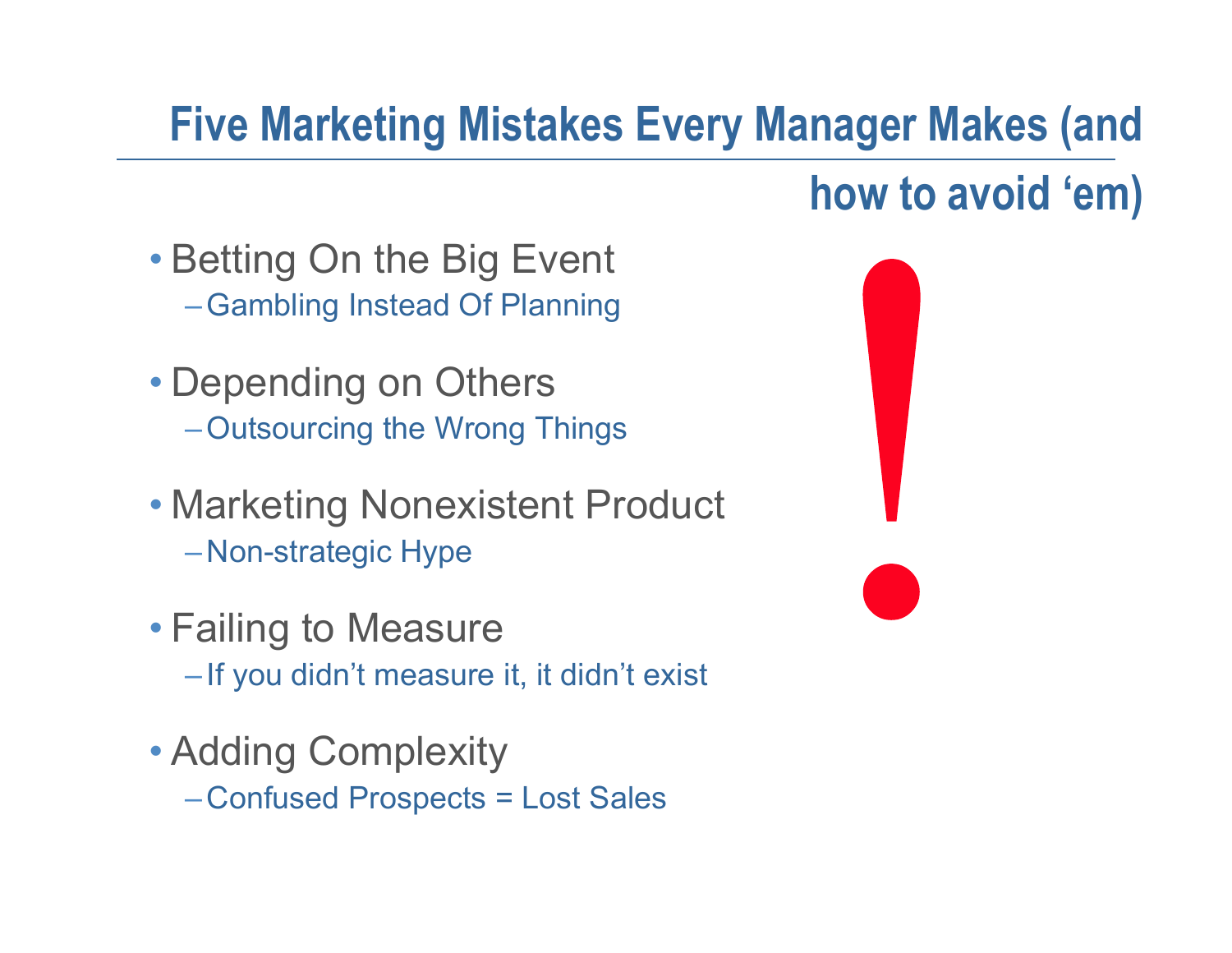# **Mistake 1: Betting on the Big Event Gambling instead of Planning**

- Do the Math
	- Event profit =  $[#$  of potential leads] x [likelihood of making sale] x [size of sale] – [total costs of attending event]
- Equip Yourself
	- –Be the customer what do they expect?
- Shop Around
	- –Are there better-ROI lead generators?

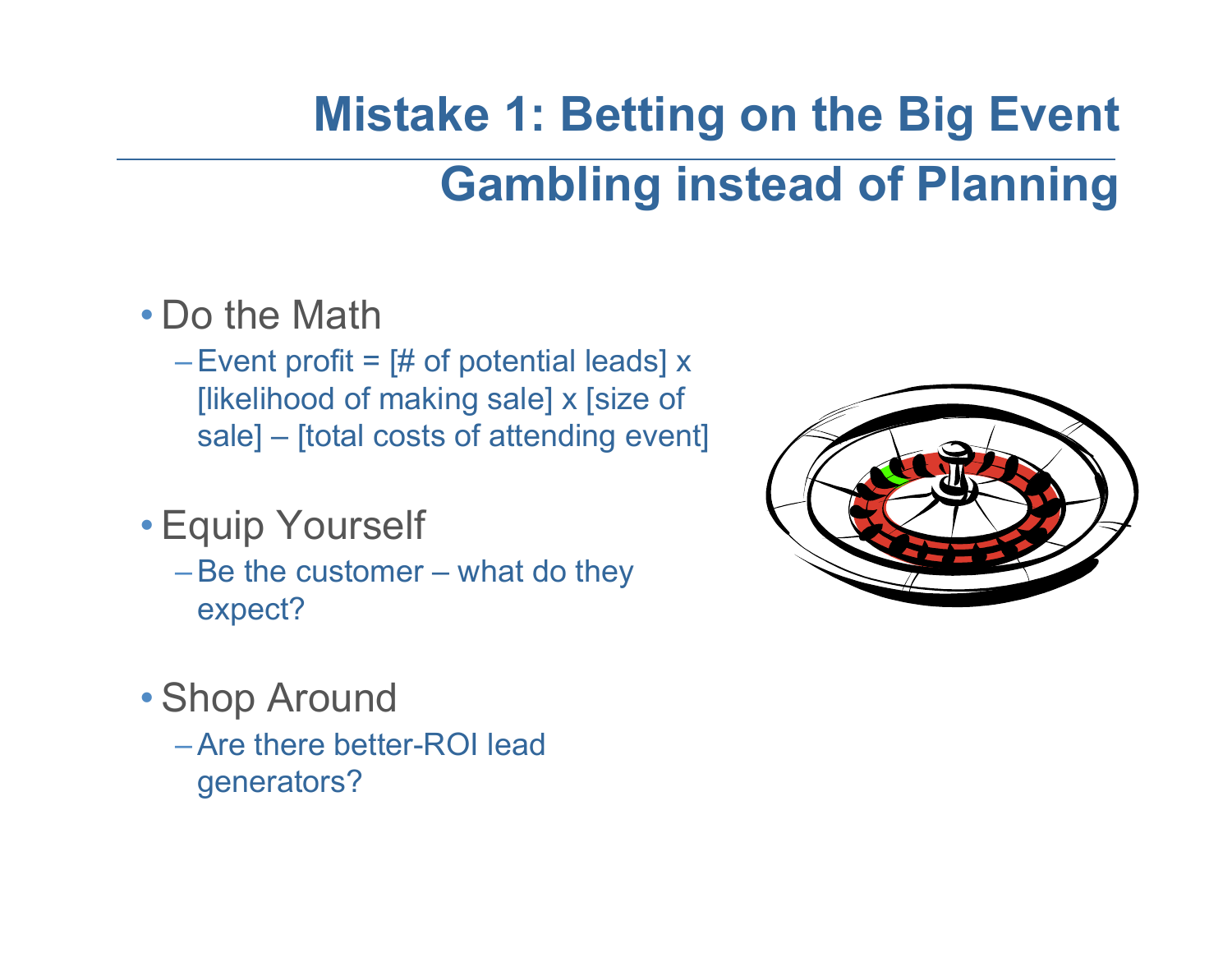# **Mistake 2: Depending on Others Outsourcing the Wrong Things**

- Check References
	- $-$  Reach the unhappy customers, the  $\,$ people they didn't list
- Communicate & Align **Expectations** 
	- –Write 'em down, in detail
	- –When project is done, what are the results?
	- –What methods are OK to use? What aren't?
- Have a Backup Plan
	- –What happens when the consultant doesn't?

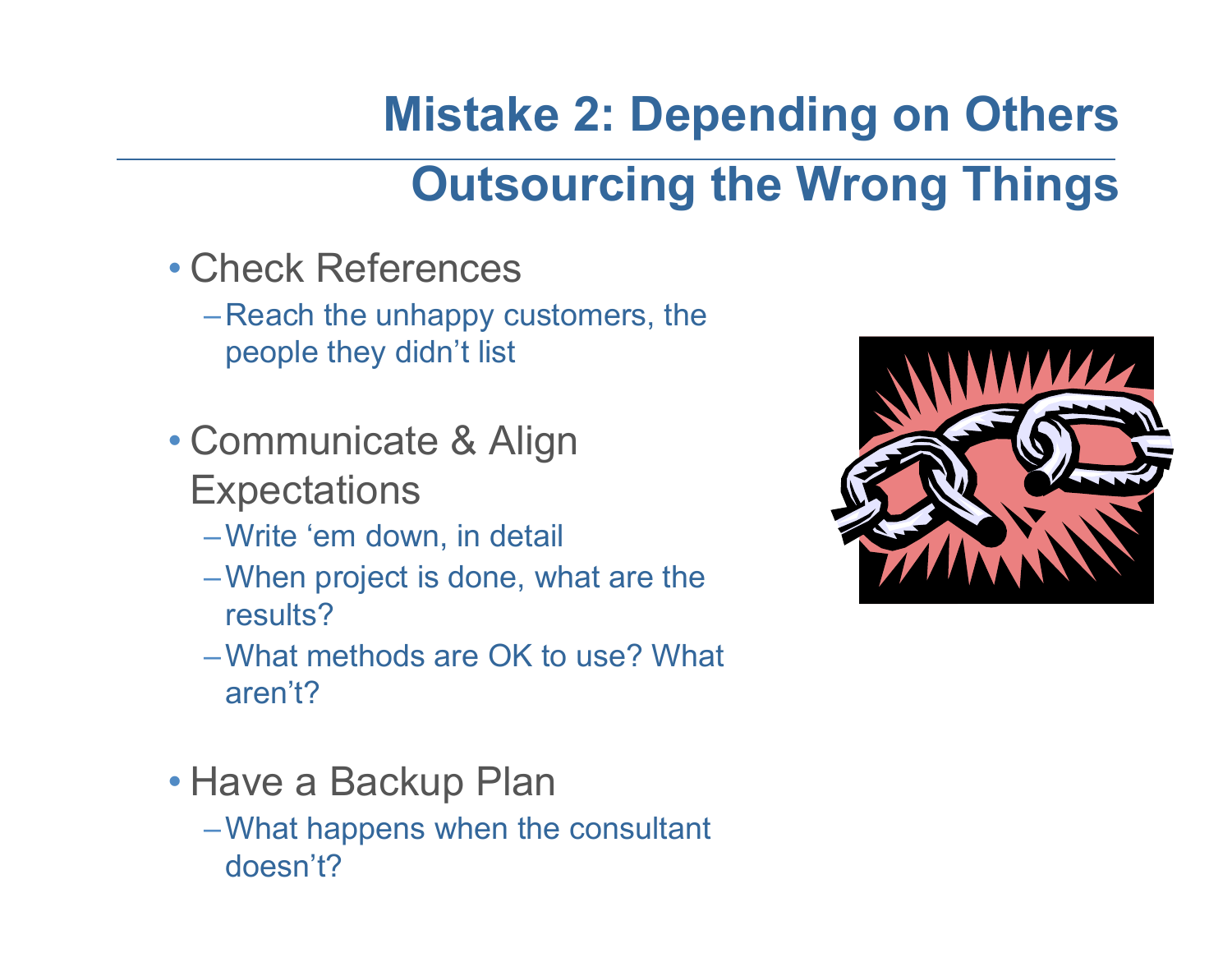# **Mistake 3: Marketing Nonexistent Product**

## **Non-Strategic Hype**

- Understand Customers' Expectations, Value –What do they expect and value of *your* business?
- Sell What You Have
	- –Spend time on your benefits; Listen for futures
- Use Hype Strategically
	- –The "vision thing" has a purpose: stalling others or selling faster now

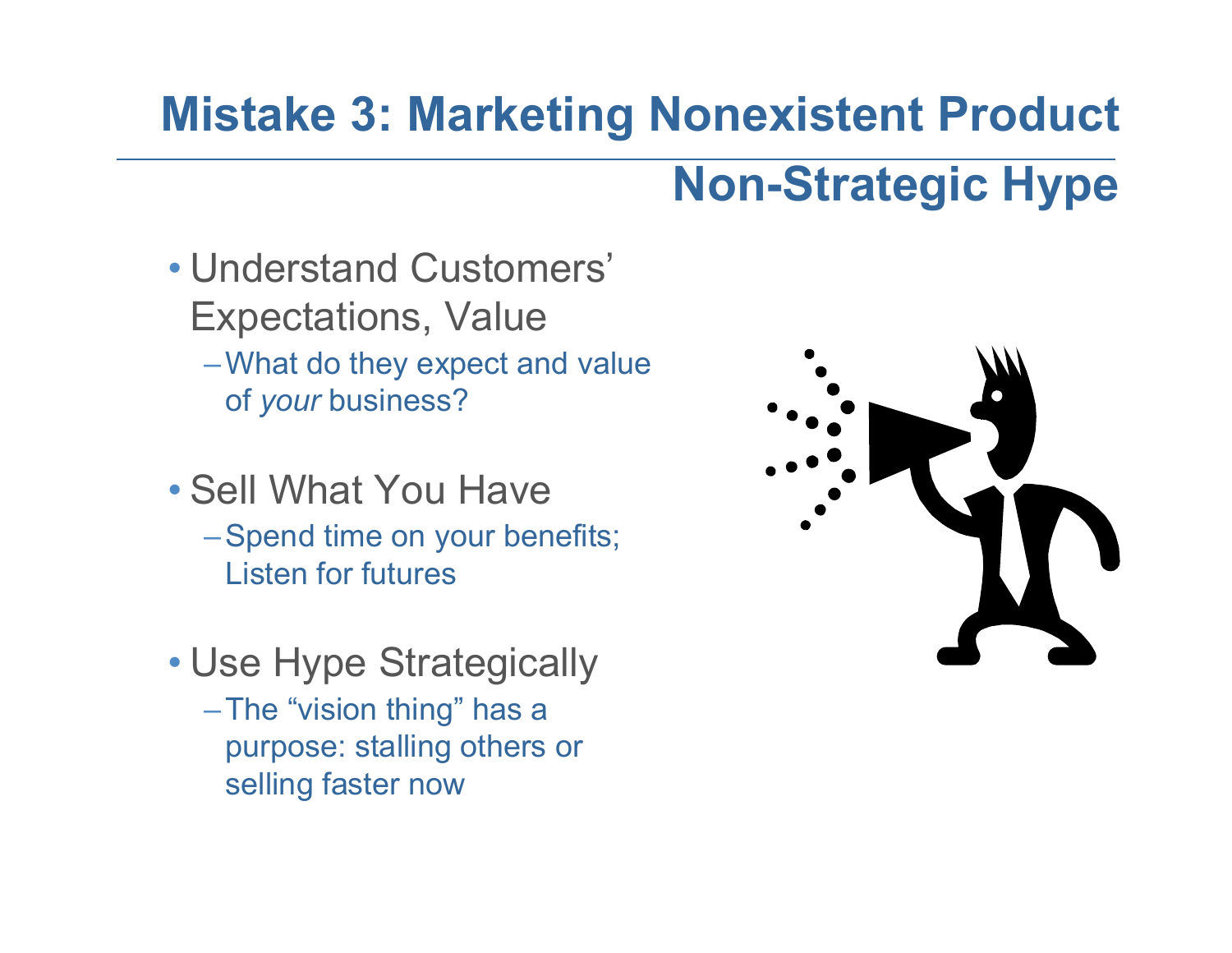# **Mistake 4: Failing to Measure**

## **If you didn't measure it, it doesn't exist**

- Understand what you want to measure (link to sales)
	- –Keep metrics to the minimum needed to link marketing to sales
- Build Measurement In
	- –Start at the beginning of your marketing programs. Phone extension, special email address, preprinted response cards, etc
- Change one variable at a time (no more)
	- Change design *or* location *or* vehicle… (not *and* )

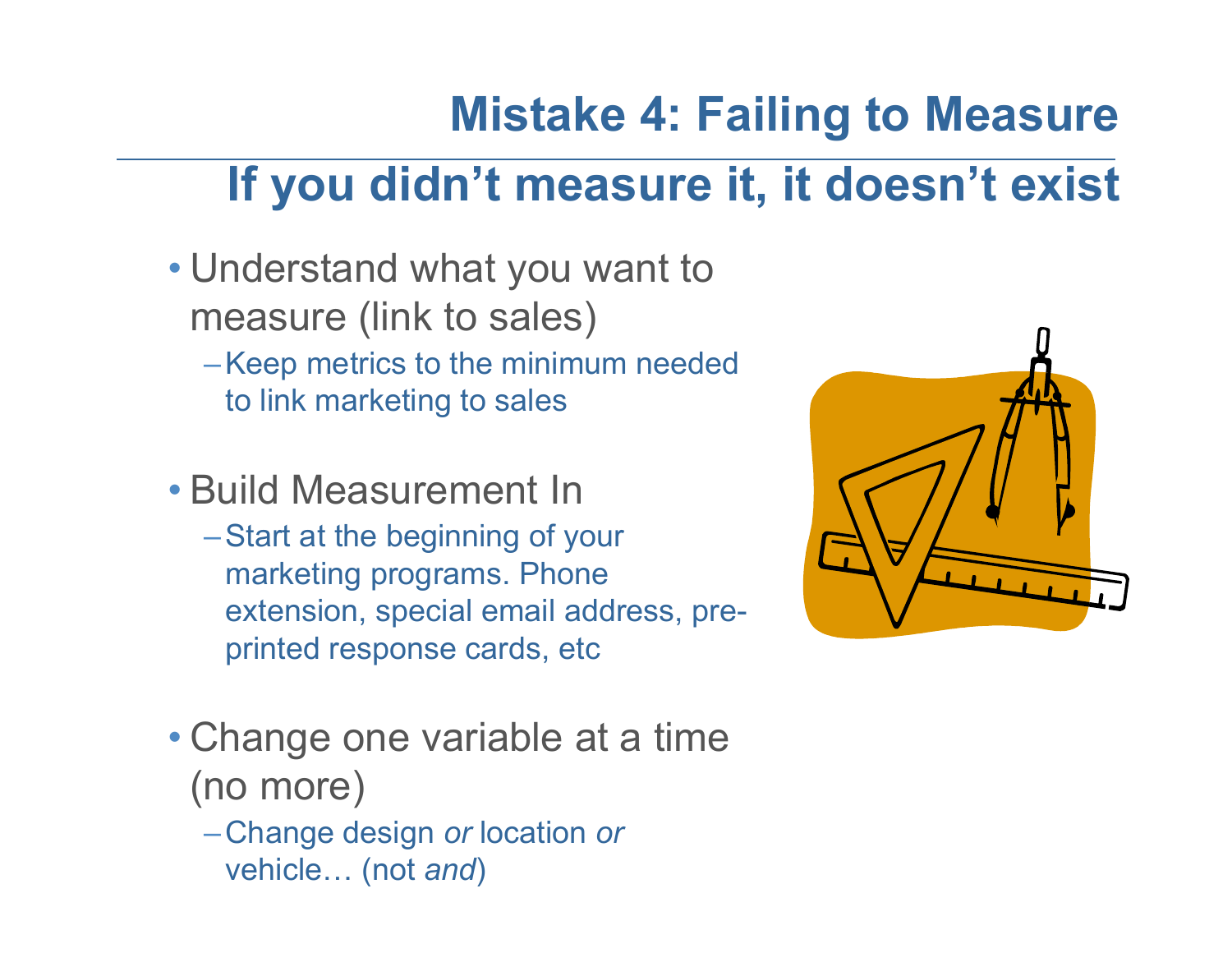# **Mistake 5: Adding Complexity Confused Prospects = Lost Sales**

• Say it Simply Concise, explicit descriptions. Small words.

- Make it Simple to Do –They're the ones paying you. Let them.
- Don't ask too much of your customers
	- –Balance value of marketing info against likelihood & value of sale

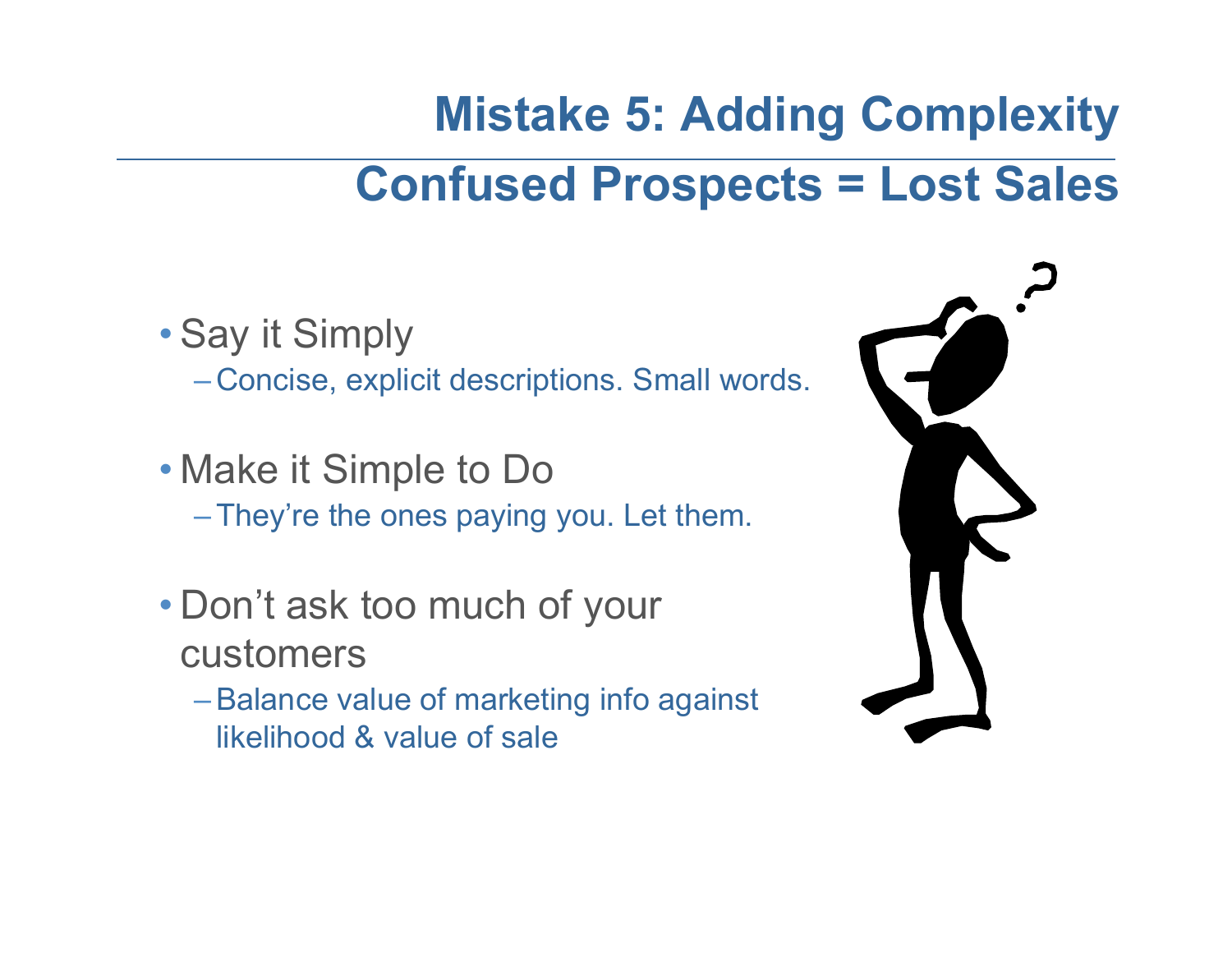#### **Summary**

- Betting On the Big Event –Gambling Instead Of Planning
- Depending on Others –Outsourcing the Wrong Things
- Marketing Nonexistent Product Non-strategic Hype
- Failing to Measure  $\bf -$  If you didn't measure it, it didn't exist
- Adding Complexity
	- Confused Prospects = Lost Sales